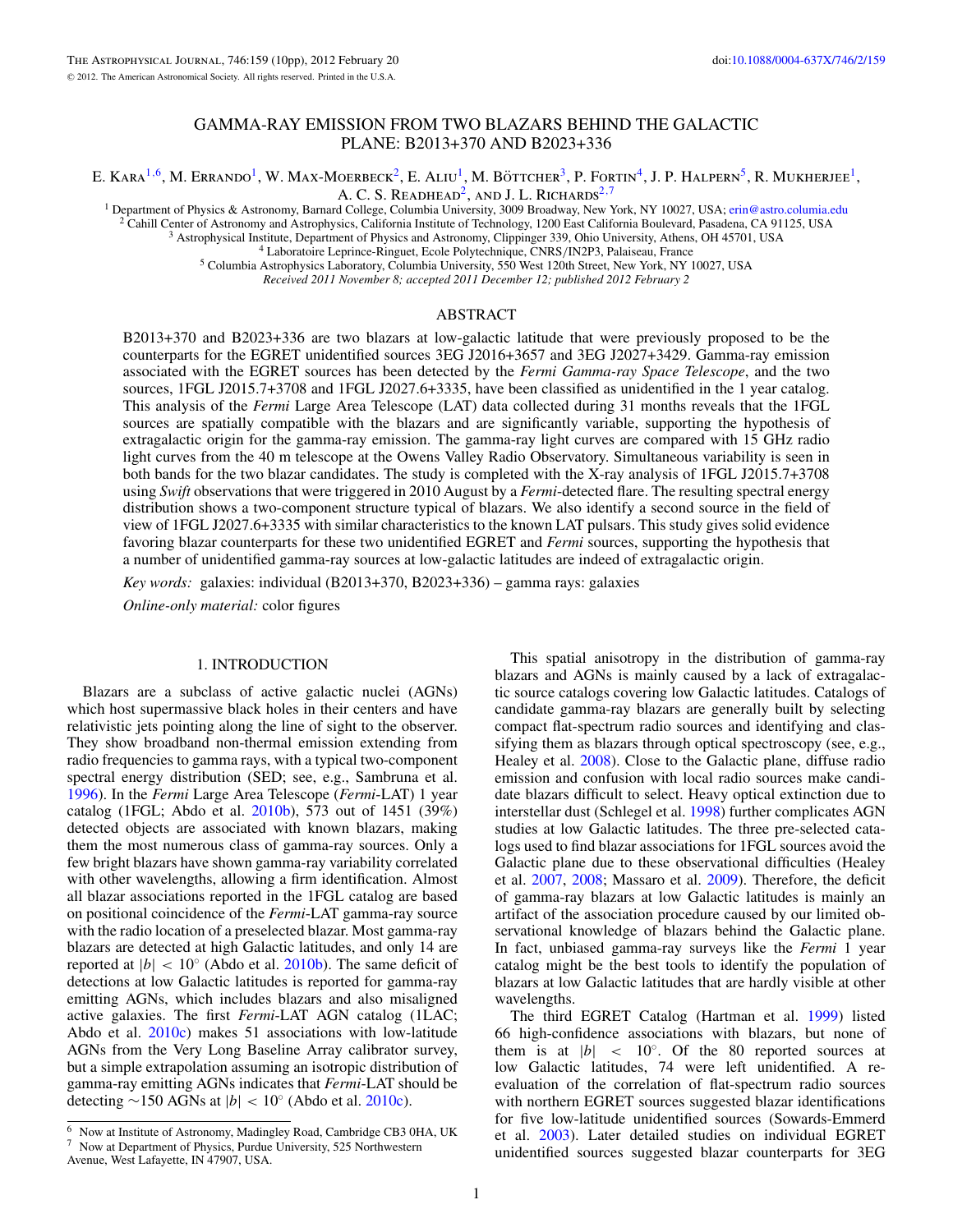**Table 1** Non-1FGL Sources Included in the Model

<span id="page-1-0"></span>

| Name           | R.A.           | Decl.          | $\sigma_{95\%}$ | TS   | Fit    | $\Gamma(E_c)$               | Flux 1–100 GeV                                | 2FGL              |
|----------------|----------------|----------------|-----------------|------|--------|-----------------------------|-----------------------------------------------|-------------------|
|                | $(\text{deg})$ | $(\text{deg})$ | $(\text{deg})$  |      |        |                             | $(10^{-9}$ cm <sup>-2</sup> s <sup>-1</sup> ) | Association       |
| $J2020.0+4158$ | 304.70         | 42.16          | 0.08            | 232  | PL     | $2.94 \pm 0.03$             | $3.50 \pm 0.22$                               | J2020.0+4159      |
| $J2022.2+3840$ | 305.55         | 38.68          | 0.13            | 117  | PL     | $3.13 \pm 0.04$             | $2.45 \pm 0.16$                               | $J2022.8+3843c^a$ |
| J2017.4+3628   | 304.45         | 36.42          | 0.02            | 465  | PL     | $2.59 \pm 0.02$             | $7.72 \pm 0.28$                               | J2018.0+3626      |
| $J2025.1+3342$ | 306.26         | 33.70          | 0.05            | 289  | PL     | $2.94 \pm 0.03$             | $3.25 \pm 0.14$                               | $J2025.1+3341$    |
| $J2028.3+3333$ | 307.08         | 33.55          | 0.03            | 1112 | PL Exp | $0.97 \pm 0.05$             | $10.74 \pm 0.38$                              | $J2028.3+3332$    |
|                |                |                |                 |      |        | $(1370 \pm 31 \text{ MeV})$ |                                               |                   |

Note.<sup>a</sup> Associated with SNR G76.9+1.0 (Arzoumanian et al. [2011\)](#page-8-0).

J2016+3657 and 3EG J2027+3429. In this paper, we establish firm blazar associations for these two unidentified gamma-ray sources.

The blazar B2013+370 (R.A. =  $20^h 15^m 28.80$ , decl. =  $37°10'58'$ ) is located at Galactic latitude  $b = 1°22$  in the Cygnus region. It was proposed as a counterpart for the EGRET unidentified source 3EG J2016+3657 in a comprehensive study of the X-ray sources in the field followed by optical spectroscopy of the candidate counterparts (Mukherjee et al. [2000;](#page-9-0) Halpern et al. [2001\)](#page-9-0). B2013+370 was originally detected as a flatspectrum radio source (Duin et al. [1975;](#page-9-0) Weiler & Shaver [1978\)](#page-9-0). It appears compact down to milliarcsecond scales (Lee et al. [2008\)](#page-9-0). There is no spectroscopic redshift, although the optical counterpart is manifest via its variability (Halpern et al. [2001\)](#page-9-0). Massaro et al. [\(2009\)](#page-9-0) classify B2013+370 as a blazar of uncertain type, and Véron-Cetty  $\&$  Véron ([2010\)](#page-9-0) list it as a presumed BL Lac object. Very High Energy (VHE) gammaray observations by the Whipple 10 m telescope led to a 99% confidence level (c.l.) flux upper limit of  $F(E > 350 \,\text{GeV})$  <  $2.0 \times 10^{-11}$  cm<sup>-2</sup> s<sup>-1</sup> assuming a photon index of 2.5 (Fegan et al. [2005\)](#page-9-0).

B2023+336 (R.A. =  $20^{\text{h}} 25^{\text{m}} 10^{\text{s}} 84$ , decl. =  $33^{\circ} 43' 00''$ ), another blazar in the Cygnus region located at  $b = -2.37$ , was also proposed as counterpart for an EGRET unidentified source. Sowards-Emmerd et al. [\(2003\)](#page-9-0) first suggested the association of 3EG J2027+3429 with B2023+336 after re-evaluating the correlation between EGRET unidentified sources and flatspectrum radio sources. A later study supported the association by reporting significant flux variability from the blazar in the X-ray band (Sguera et al. [2004\)](#page-9-0). Previously, other studies had suggested a young pulsar as counterpart for the EGRET source given its positional coincidence with an OB association (Romero et al. [1999;](#page-9-0) Zhang et al. [2000\)](#page-9-0). At lower energies, B2023+336 has been detected as a compact flat-spectrum radio source (Griffith et al. [1990;](#page-9-0) Lee et al. [2008\)](#page-9-0). Sowards-Emmerd et al. [\(2003\)](#page-9-0) obtained a spectrum of the optical counterpart coincident with the radio position. The authors classified B2023+336 as a BL Lac object and derived a redshift of  $z = 0.219$ based on H spectral lines. However, the signal-to-noise ratio of the optical spectrum is quite low due to heavy optical extinction, and the obtained redshift should be considered as tentative.

In the *Fermi* 1 year catalog, the blazars B2013+370 and B2023+336 are respectively found in the vicinity of the unidentified sources 1FGL J2015.7+3708 and 1FGL J2027.6+3335 (Abdo et al. [2010b\)](#page-8-0).

## 2. GAMMA-RAY OBSERVATIONS

The LAT is the main instrument on board the *Fermi Gammaray Space Telescope*. It is a multipurpose telescope that surveys the gamma-ray sky between 100 MeV and 300 GeV, including the largely unexplored energy window between 10–100 GeV.

We selected photons from the first 31 months of the *Fermi* mission (2008 August to 2011 February). The analysis was performed using the *Fermi*-LAT ScienceTools software package (version v9r18). Diffuse class photons (Pass6 V3 IRF; Atwood et al. [2009\)](#page-8-0) with  $E > 300$  MeV were selected in a 17°  $\times$  17° region around B2013+370, a Region of Interest (ROI) which also contains B2023+336.

We generated a model that includes all the sources in the *Fermi* 1 year catalog inside the ROI (46 1FGL sources total), and the Galactic and isotropic diffuse gamma-ray emission.<sup>8</sup> The 1FGL sources were modeled by a simple power-law spectrum of the form  $dN/dE = N_0 (E/E_0)^{-\Gamma}$ , where the photon index  $\Gamma$  and the normalization  $N_0$  were left free. The only exception is for the known gamma-ray pulsars in the ROI (Abdo et al. [2010d\)](#page-8-0), which have been described by a power law with exponential cutoff,  $dN/dE = N_0 (E/E_0)^{-\Gamma} e^{-E/E_c}$ , where the cutoff energy, *Ec*, was also left free. Known gamma-ray sources outside the ROI but within 5◦ from the edges were included in the model, but their spectral parameters were fixed to the 1FGL values. The isotropic diffuse background was modeled using the public spectral template (isotropic\_iem\_v02.txt) with a free normalization.<sup>9</sup> Galactic diffuse emission was also modeled by a template released by the *Fermi* Collaboration (gll\_iem\_v02.fit; see footnote 9). Because the sources of interest lie close to the Galactic plane and the background is therefore quite heterogeneous, we weighted the Galactic diffuse emission by a power law with free normalization and index, yielding a decrease of 11% on the normalization and a spectral hardening of 3% with respect to the public template. These additional degrees of freedom significantly improved the overall likelihood of the fit.

A binned likelihood analysis was performed using the gtlike tool. Using a residuals map, we identified additional sources not in the 1 year catalog, and included them in the model if they had TS  $> 25$ , equivalent to a significance  $\sigma \simeq 5$  (Mattox et al. [1996\)](#page-9-0). The location of the additional sources was refined using gtfindsrc. Details on these additional sources are included in Table  $1.^{10}$ 

To derive the spectra and light curves of the studied sources the data were divided in time bins for the light curves and energy bins for the spectra, and the likelihood analysis was performed

In this paper we determine, discuss, and establish firm blazar associations for the gamma-ray sources 3EG J2016+3657 and 3EG J2027+3429 based on new gamma-ray, X-ray, optical, and radio data.

<sup>8</sup> This analysis was completed before the *Fermi* 2 year catalog was released, and only information from 1FGL was included in the analysis.

<http://fermi.gsfc.nasa.gov/ssc/>

<sup>&</sup>lt;sup>10</sup> All additional sources have been reported in the 2FGL catalog.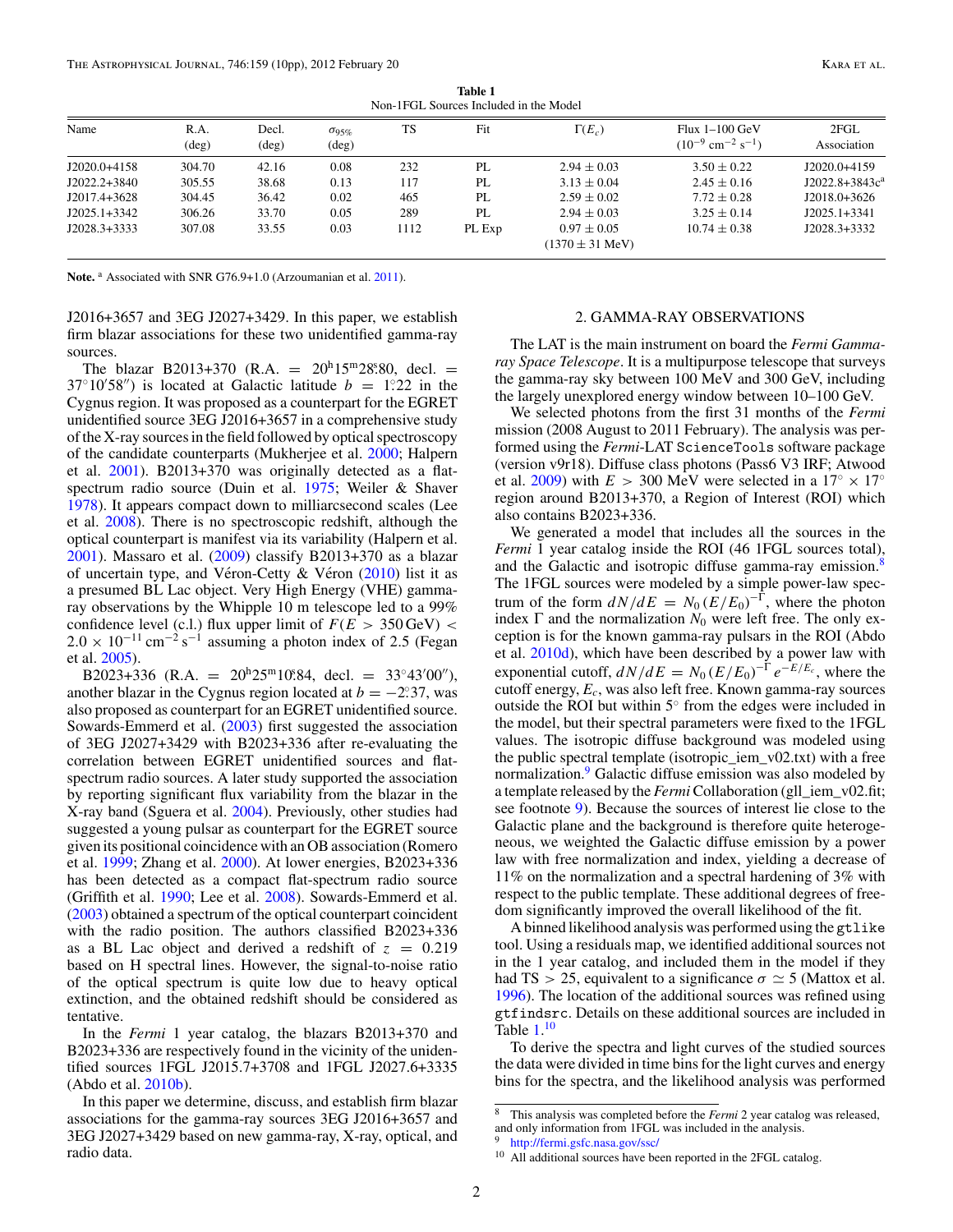**Table 2** Analysis Results for the Gamma-Ray Sources Studied in This Work

<span id="page-2-0"></span>

| Name              | R.A.<br>$(\text{deg})$ | Decl.<br>$(\deg)$ | $\sigma_{95\%}$<br>$(\deg)$ | TS   | Fit    | $\Gamma(E_c)$                        | Flux 1–100 GeV<br>$(10^{-9}$ cm <sup>-2</sup> s <sup>-1</sup> ) |
|-------------------|------------------------|-------------------|-----------------------------|------|--------|--------------------------------------|-----------------------------------------------------------------|
| 1FGL J2015.7+3708 | 303.89                 | 37.17             | 0.03                        | 808  | PL     | $2.57 \pm 0.02$                      | $9.26 \pm 0.26$                                                 |
| $J2025.1+3342$    | 306.26                 | 33.70             | 0.05                        | 289  | PL.    | $2.94 \pm 0.03$                      | $3.25 \pm 0.14$                                                 |
| $J2028.3+3333$    | 307.08                 | 33.55             | 0.03                        | 1112 | PL Exp | $0.97 \pm 0.05$ (1.37 $\pm$ 0.3 GeV) | $10.74 \pm 0.38$                                                |

on each bin. To avoid having too many free parameters, the Galactic diffuse emission was fixed. The photon indices of all sources were also fixed, but their normalizations left free. The spectra were generated using the likeSED python module.<sup>11</sup> Spectral points in the spectra were required to have TS *>* 9. To keep the maximum number of data points in the light curves, flux points were derived when TS *>* 1 as described in Abdo et al. [\(2009a\)](#page-8-0). Otherwise 90% confidence level upper limits were calculated.

In our analysis we find that a single source at the location of 1FGL J2027.6+3335 does not represent the data well, and so it is removed from the model and replaced by two separate point-like sources (see Figure 1). A likelihood ratio test (LRT) confirms that the data favors the two-source hypothesis. We compared a model with only the *Fermi* 1 year catalog source, 1FGL J2027.6+3335, to a model excluding the 1FGL source and including two sources instead: J2025.1+3342 and J2028.3+3333. The LRT favors the two-source hypothesis with  $\chi^2$ /dof = 282/7, corresponding to ~16 *σ*.

All results were cross-checked by an independent analysis and are also found in agreement with a previous analysis of the same field of view including 27 months of data (Errando & Kara [2010\)](#page-9-0).

In the following, we describe more detailed results for these two individual gamma-ray sources, as well as 1FGL 2015.7+3708, all of which are also summarized in Table 2. All reported errors are statistical only. The estimated systematic uncertainty on the flux is 5% at 500 MeV, increasing to 20% at 10 GeV (Abdo et al. [2010b\)](#page-8-0).

#### *2.1. 1FGL J2015.7+3708*

In this analysis, 1FGL J2015.7+3708 is detected with  $TS =$ 808, equivalent to approximately 28*σ*. The location of the gamma-ray source was recalculated using 31 months of data to be R.A. =  $20^{\text{h}}15^{\text{m}}33^{\text{s}}6$ , decl. =  $37^{\circ}10'12''$  with 95% error circle of 1.<sup>2</sup> that includes B2013+370. The time-averaged spectrum is well described with a power law with photon index  $\overline{\Gamma} = 2.57 \pm 0.02$  and a measured integral flux above 1 GeV of  $(9.26 \pm 0.26) \times 10^{-9}$  cm<sup>-2</sup> s<sup>-1</sup>. Our result shows a softer spectrum than the one found in EGRET ( $\Gamma = 2.09 \pm 0.11$ ; Hartman et al. [1999\)](#page-9-0).

## *2.2. J2025.1+3342*

In this analysis of 31 months of *Fermi*-LAT data we resolve a gamma-ray source, J2025.1+3342, toward the direction of 1FGL J2027.6+3335. It is located at R.A. =  $20^{\text{h}}25^{\text{m}}02^{\text{s}}4$ , decl.  $= 33°42'00''$  with 95% error circle of 3' that includes the blazar B2023+336. J2025.1+3342 is detected with  $TS = 289$ , equivalent to approximately  $17\sigma$ . The energy spectrum is well described by a power law with a photon index  $\Gamma = 2.94 \pm 0.03$ and integral flux above 1 GeV of  $(3.25 \pm 0.14) \times 10^{-9}$  cm<sup>-2</sup> s<sup>-1</sup>.



**Figure 1.** Top: *Fermi*-LAT counts map (*E >* 300 MeV) covering B2013+370 and B2023+336 where the galactic and diffuse gamma-ray emission have been subtracted. Bottom: close-up NVSS count maps (1.4 GHz; Condon et al. [1998\)](#page-8-0) of B2013+370 (left) and B2023+336 (right). White dashed contours indicate 95% c.l. error ellipses for EGRET sources from Mattox et al. [\(2001\)](#page-9-0). The error ellipses for the sources in *Fermi* 1 year catalog are shown in cyan. Green circles indicate the 95% c.l. error circles derived in this analysis, and yellow markers indicate the catalog positions of the two blazars.

(A color version of this figure is available in the online journal.)

#### *2.3. J2028.3+3333*

In addition to J2025.1+3342 we resolve another, brighter gamma-ray emitter, J2028.3+3333, which is likely the primary contributor to 1FGL J2027.6+3335. The second, brighter source, J2028.3+3333, is detected with  $TS = 1112$ , or approximately 33*σ*. As indicated in Errando & Kara [\(2010\)](#page-9-0), the energy spectrum is best fit by a power law with exponential cutoff where  $\Gamma = 0.97 \pm 0.05$ ,  $E_c = 1.37 \pm 0.03$  GeV, and integral flux above 1 GeV of  $(10.74 \pm 0.38) \times 10^{-9}$  cm<sup>-2</sup> s<sup>-1</sup>. An LRT comparing a power law, exponential cutoff, and log-parabola spectral fit favors the exponential cutoff with a  $\chi^2$ /dof= 159/1 (>12*σ*) with respect to a simple power law (Figure [2\)](#page-3-0). This source does not exhibit variability in gamma rays. A  $\chi^2$  test on a 7 day binned

<sup>11</sup> <http://fermi.gsfc.nasa.gov/ssc/data/analysis/user/>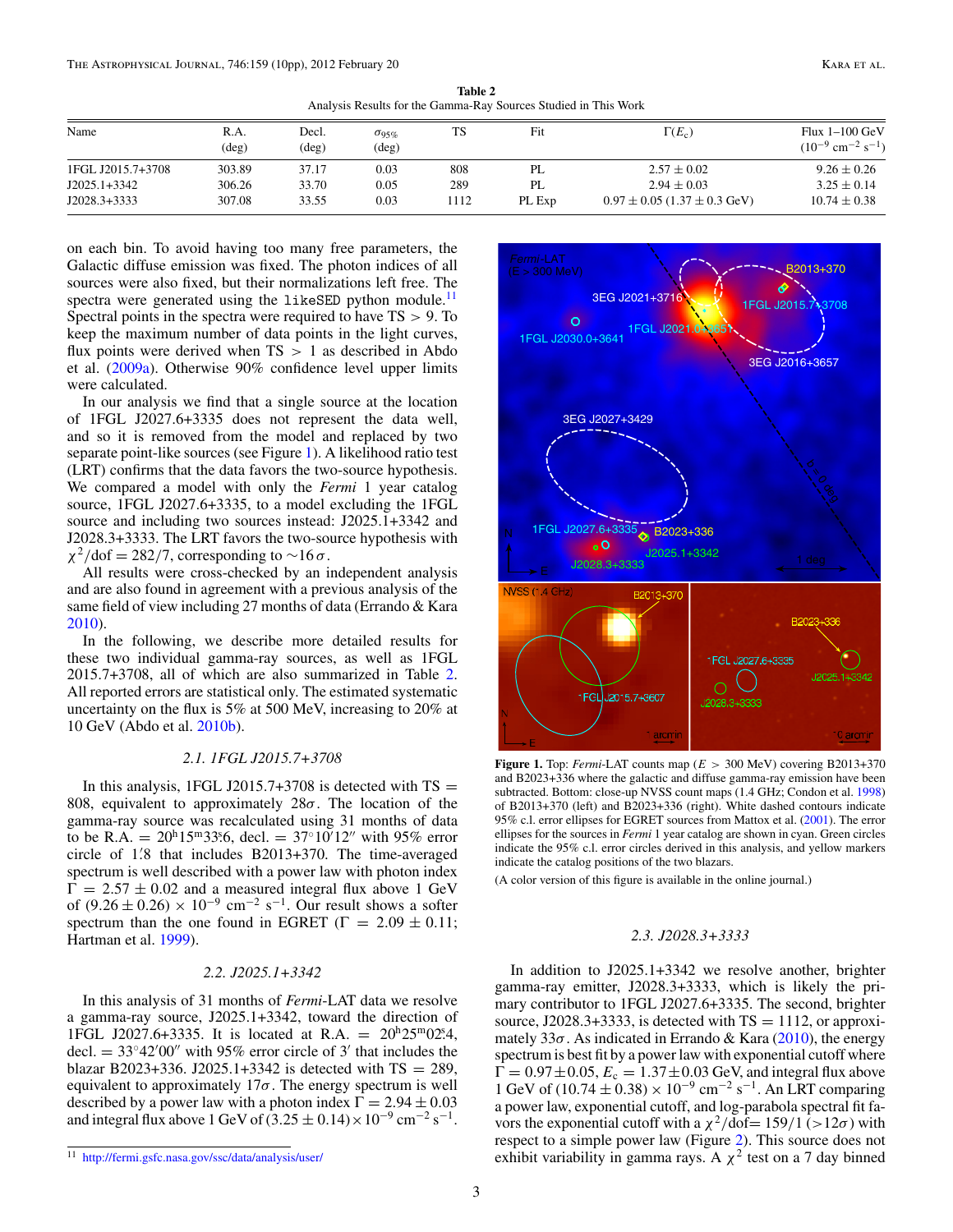<span id="page-3-0"></span>

**Figure 2.** Gamma-ray spectrum of J2028.3+3333. The photon distribution: the best-fit descriptions of the photon distribution in the whole energy range. The data were fit to a simple power law, log parabola, and a power law with exponential cutoff. The spectrum is best described by a power law with exponential cutoff.

(A color version of this figure is available in the online journal.)

light curve (not shown) gives a probability of the source being variable of  $P = 3\%$ .

#### *2.4. Comparison with Fermi 2FGL Catalog*

After our gamma-ray analysis was completed, a first version of the *Fermi*-LAT 2 year catalog (2FGL) was released (Abdo et al. [2011c\)](#page-8-0). The 2FGL catalog, which integrates over 24 months of LAT data, confirms the results obtained for 1FGL J2015.7+3708, J2025.1+3342, and J2028.3+3333, which are respectively associated with 2FGL J2015.6+3709, 2FGL J2025.1+3341, and 2FGL J2028.3+3332. The location and spectral index agree within statistical errors for the three sources. Differences up to 20% in flux normalization are observed in 1FGL J2015.7+3708 and J2025.1+3342, which could be enhanced by the different integration time and the fact that both sources are variable. Another difference is that 2FGL lists a LogParabola function as best description for the energy spectrum of the three discussed sources, while our analysis preferred power-law spectra for the two blazars. This difference might be explained by the different energy cuts, as it is observed that the biggest deviation from a power-law spectrum in the 2FGL sources happens to be in the 100–300 MeV bin, which was excluded from our analysis. The other reported discrepancies could be caused by multiple analysis differences: models for the Galactic and isotropic diffuse emission, time periods covered (31 months in this study versus 24 in the 2FGL catalog), event calibrations (P6V3 versus P7V6), instrument response functions, and energy cuts ( $E > 300$  MeV versus  $E > 100$  MeV), or versions of the ScienceTools. Finally, we note that 2FGL J2015.6+3709 and 2FGL J2025.1+3341 are respectively associated to the radio counterparts of B2013+370 and B2023+336, while 2FGL J2028.3+3332 is left unassociated.

## 3. X-RAY AND OPTICAL OBSERVATIONS

The *Swift* Gamma-Ray Explorer is designed to make prompt observations of gamma-ray bursts and afterglows, but also performs pointed observations. For this analysis, we use data from the *Swift* X-ray Telescope (XRT), which is sensitive from 0.2 to 10 keV (Gehrels et al. [2004\)](#page-9-0).

**Table 3** *Swift*-XRT Observation Log

| Observation ID | Start Time (UT)<br>(yyyy-mm-dd hh:mm:ss) | <b>XRT</b> Exposure<br>(s) |  |
|----------------|------------------------------------------|----------------------------|--|
| 00035639001    | 2006-07-12 05:29:01                      | 2679.82                    |  |
| 00035639002    | 2006-11-12 16:33:01                      | 4551.96                    |  |
| 00035639003    | 2006-11-17 04:09:01                      | 7449.10                    |  |
| 00035639004    | 2006-11-24 04:50:01                      | 203.65                     |  |
| 00041471001    | 2010-08-05 18:18:48                      | 994.50                     |  |
| 00041471002    | 2010-08-06 01:13:38                      | 7424.83                    |  |
| 00041471003    | 2010-08-22 05:35:00                      | 4360.92                    |  |
| 00041471004    | 2010-08-30 01:08:01                      | 4216.07                    |  |

During 2010 August, four *Swift*-pointed observations of B2013+370 (1FGL J2015.7+3708) were triggered by a *Fermi* detected flare on 2010 August 4.<sup>12</sup> Archival data from observations taken in 2006 were also analyzed. We performed two separate analysis on the 2010 and 2006 observations. Table 3 summarizes the *Swift*-XRT observations of B2013+370. No *Swift* data on B2023+336 are available.

The XRT data were processed with standard procedures in xrtpipeline, adopting the standard filtering and screening criteria, using FTOOLS in the Heasoft package  $(v6.10)$ .<sup>13</sup> For both the 2006 and 2010 sets, we summed the data from the four individual observations. Due to the low count rate of this weak source (6.0 × 10<sup>-2</sup> counts s<sup>-1</sup> in 2010, and 2.3 ×  $10^{-2}$  counts s<sup>-1</sup> in 2006), we consider only photon counting data, and further select XRT event grades 0–12 (Burrows et al. [2005\)](#page-8-0). Pile-up correction was not required. From the 2010 and 2006 counts maps, we extracted the source events from a circular region with radius 20 pixels  $(1 \text{ pixel} = 2$ . 36), and also extracted background events within a 55 pixel radius circle that was offset from the source.

Ancillary response files were generated with xrtmkarf, accounting for the different extraction regions, vignetting, and PSF corrections. We used current response matrix file v011 available from HEASARC Calibration Database.<sup>14</sup> The spectra were rebinned in order to have at least 20 counts per energy bin, and the spectral fitting were completed using XSPEC v12.6.0q.

The X-ray spectra were fit by a power law  $F(E) = KE^{-\Gamma}$ , absorbed by the Galactic column density,  $N_{\rm H}^{\rm Gal} \sim 1.7 \times$ 1022 cm−2, which was determined from the data. The spectrum from the 2010 August observations resulted in a photon index  $\Gamma = 1.77^{+0.22}_{-0.20}$  and normalization at 1 keV of  $K = 1.46_{-0.39}^{+0.57} \times 10^{-3}$  keV<sup>-1</sup> cm<sup>-2</sup> s<sup>-1</sup>. The spectrum from the 2006 observations showed a similar photon index and higher flux  $(\Gamma = 1.23_{-0.40}^{+0.55}, K = 3.26_{-1.50}^{+0.41} \times 10^{-3} \text{ keV}^{-1} \text{ cm}^{-2} \text{ s}^{-1})$ .

Archival optical observations, imaged on 2004 July 10, were available for the position of B2023+336 from the 2.4 m Hiltner Telescope of the MDM Observatory with a thinned, backsideilluminated SITe CCD having a spatial scale of 0*.* 275 per  $24\mu$  pixel. Three 5 minute exposures in each of the *B*, *R*, and *I* filters were obtained in seeing of 0*.* 8, and were combined. An astrometric solution for the images was derived from the UCAC2 (Zacharias et al. [2004\)](#page-9-0). The optical counterpart of B2023+336 was clearly detected in each band, at position R.A. =  $20^{\text{h}}25^{\text{m}}10.85$ , decl. =  $+33^{\circ}43'00''3$  (J2000.0), which is consistent with the radio position. Magnitudes were calibrated with Landolt [\(1992\)](#page-9-0) standard stars. Including both

<sup>12</sup> <http://fermisky.blogspot.com/>

<sup>13</sup> <http://heasarc.gsfc.nasa.gov/>

<sup>14</sup> <http://heasarc.nasa.gov/docs/heasarc/caldb>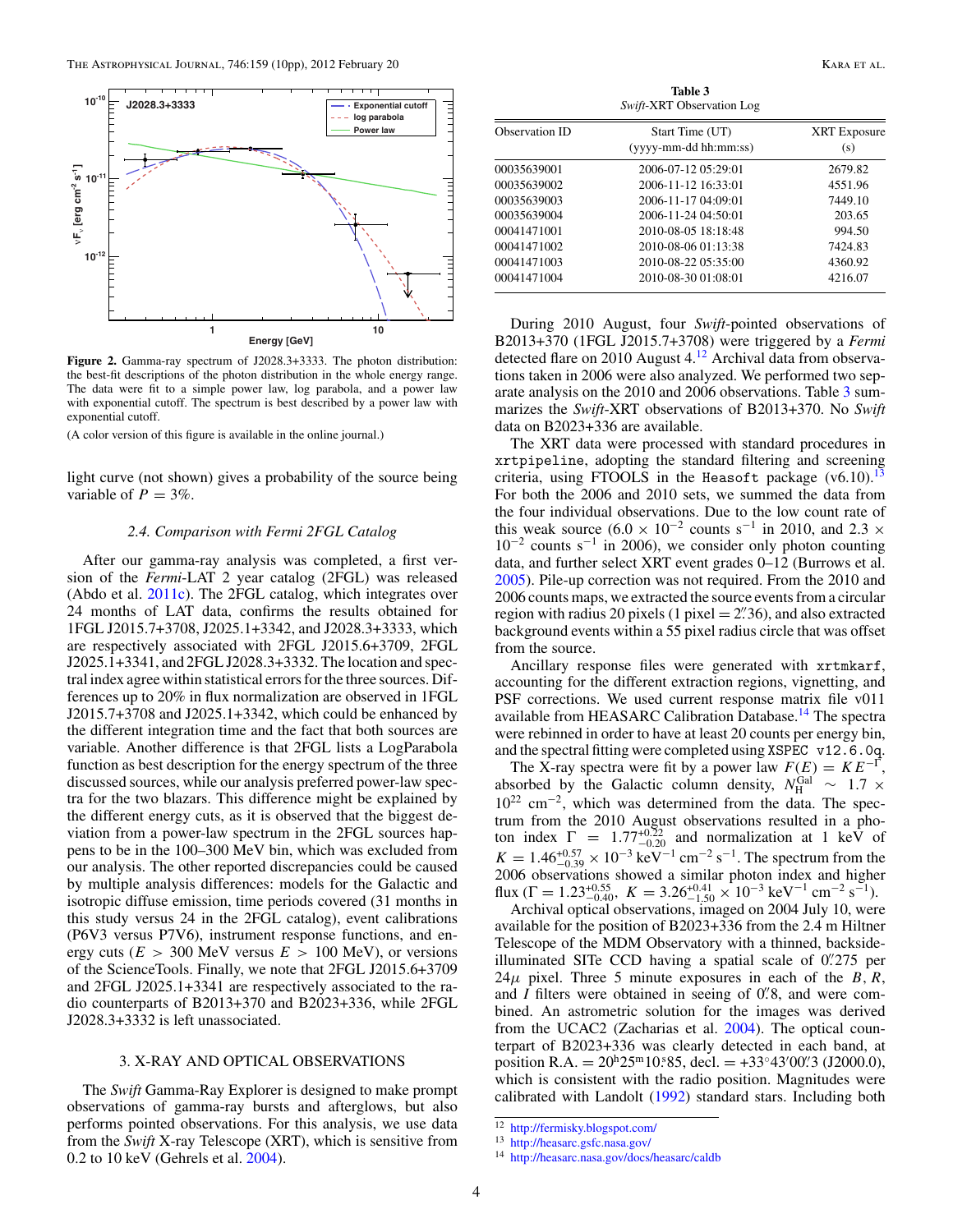<span id="page-4-0"></span>

**Figure 3.** Top: gamma-ray light curve at *E >* 300 MeV in 7 day bins for 1FGL J2015.7+3708 (B2013+370). Open circles indicate fluxes for time periods where the source was detected with TS *<* 4, and gray triangles represent 90% c.l. upper limits (TS *<* 1). Bottom: OVRO radio light curve at 15 GHz for the same 31 month period.

**Table 4** B2023+336 Spectral Points

| Instrument  | Frequency<br>(Hz)     | $\nu F_{\nu}$<br>$(10^{-12} \text{ erg s}^{-1} \text{ cm}^{-2})$ |
|-------------|-----------------------|------------------------------------------------------------------|
| <b>OVRO</b> | $1.5 \times 10^{10}$  | $0.428 \pm 0.013$                                                |
| <b>MDM</b>  | $3.75 \times 10^{14}$ | 0.671                                                            |
|             | $4.61 \times 10^{14}$ | 0.420                                                            |
|             | $6.82 \times 10^{14}$ | 0.229                                                            |
| Fermi-LAT   | $1.02 \times 10^{23}$ | $21.2 \pm 2.5$                                                   |
|             | $3.25 \times 10^{23}$ | $6.19 \pm 1.13$                                                  |
|             | $1.04 \times 10^{24}$ | $3.31 \pm 0.79$                                                  |
|             | $3.32 \times 10^{24}$ | < 1.01                                                           |
|             | $1.06 \times 10^{25}$ | < 1.29                                                           |

statistical and systematic errors, we find  $B = 24.12 \pm 0.14$ ,  $R =$  $21.07 \pm 0.04$ , and  $I = 19.43 \pm 0.04$ .

Galactic extinction is a significant factor in the direction of B2023+336,  $(l, b) = (73.13, -2.37)$ . The hydrogen column density ( $N_{\text{H}} = 6.27 \times 10^{21}$ ; Kalberla et al. [2005\)](#page-9-0) was converted to optical extinction,  $A_V = 2.83$ , using the linear relation described in Güver & Oumlzel  $(2009)$  $(2009)$ , and scaled to the selected bandpasses using ratios given in Schlegel et al. [\(1998\)](#page-9-0). The extinction-corrected optical fluxes for the *B*, *R,* and *I* bands can be found in Table 4.

## 4. RADIO OBSERVATIONS

Contemporaneous 15 GHz radio light curves were obtained at the radio positions of the blazars B2013+370 and B2023+336 with the 40 m telescope at the Owens Valley Radio Observatory (OVRO). Since late 2007, about a year before the launch of *Fermi*, a large-scale, fast-cadence 15 GHz radio monitoring



**Figure 4.** Top: gamma-ray light curve at  $E > 300$  MeV in 14 day bins for J2025.1+3342 (B2023+336). Open circles indicate fluxes for time periods where the source was detected with TS *<* 4, and gray triangles represent 90% c.l. upper limits (TS *<* 1). Bottom: OVRO radio light curve at 15 GHz for the same 31 month period. The inset shows a zoom-in of the radio light curve around MJD 54930, when a flux modulation tentatively associated with an extreme scattering event is observed.

program has been ongoing using the 40 m telescope (Richards et al. [2011\)](#page-9-0). The OVRO 40 m program began with the 1158 northern (*δ >* −20◦) sources from the Candidate Gammaray Blazar Survey (Healey et al. [2008\)](#page-9-0), and now includes over 1500 sources including all the northern *Fermi* 1LAC blazar associations (Abdo et al. [2010c\)](#page-8-0). The two sources in this analysis were added to the OVRO 40 m program in 2008 August. Program sources are each observed twice per week in total intensity with about 4 mJy (minimum) and 3% (typical) uncertainty. The absolute flux density scale is based on the Baars et al. [\(1977\)](#page-8-0) value for 3C 286, 3.44 Jy at 15 GHz, with about 5% scale uncertainty which is not reflected in the error bars presented here.

Radio light curves of B2013+370 and B2023+336 are respectively shown in Figures 3 and 4, and the time-averaged radio fluxes are reported in Tables [5](#page-5-0) and 4.

# 5. LOCATION OF THE GAMMA-RAY SOURCE

A detailed analysis of the *Fermi*-LAT data in the direction of B2013+370 and B2023+336 was presented in Section [2.](#page-1-0) The resolved gamma-ray sources and their locations with respect to the radio positions of the blazars are shown in Figure [1.](#page-2-0)

The possible association of the EGRET unidentified source 3EG J2016+3657 with the blazar B2013+370 was exten-sively discussed in Mukherjee et al. [\(2000\)](#page-9-0) and Halpern et al. [\(2001\)](#page-9-0). The authors examined X-ray images of the EGRET error box and conducted optical spectroscopy of all candidate counterparts, finding the blazar B2013+370 the only probable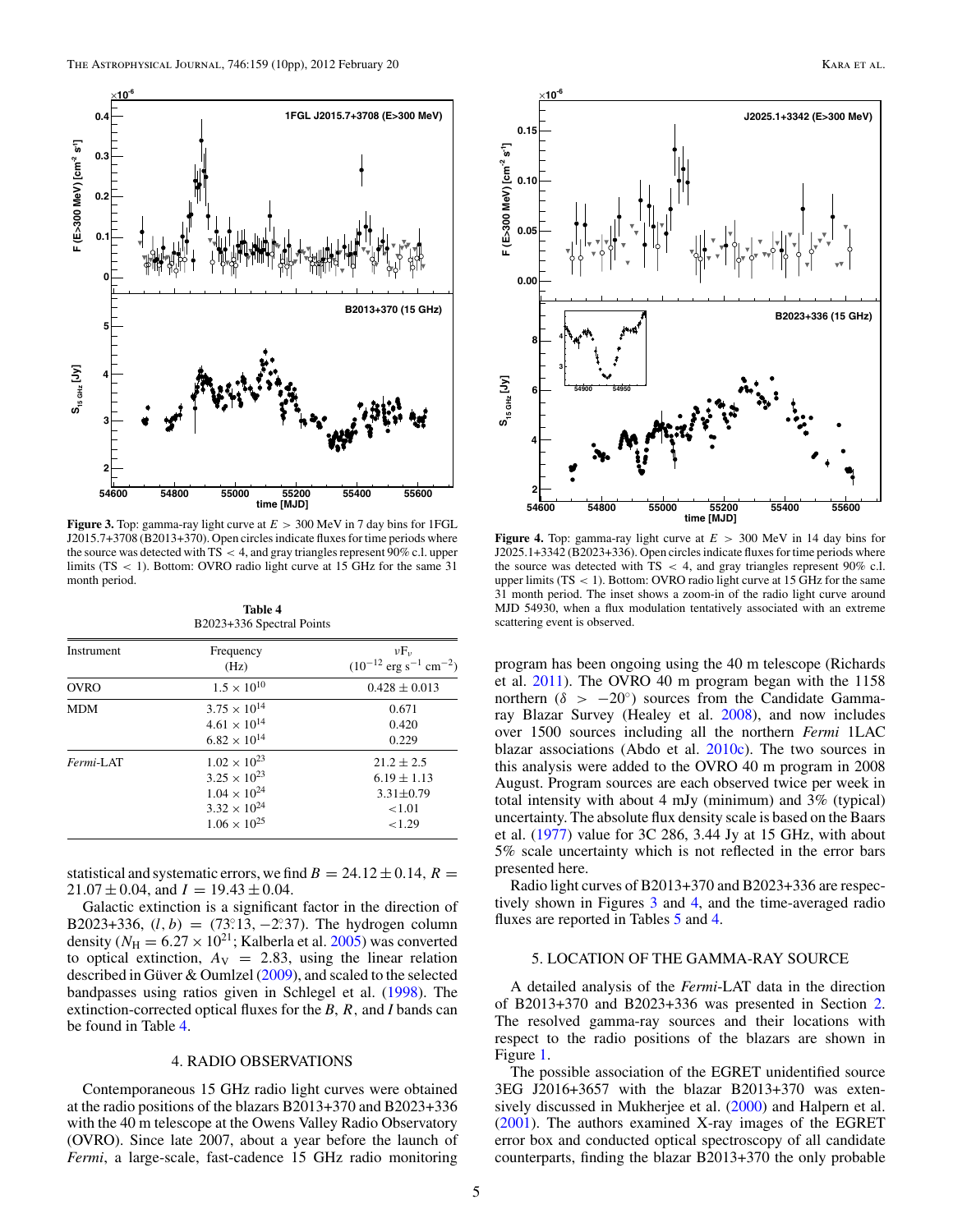<span id="page-5-0"></span>

| Instrument  |                       | Average                                                          | 2010 August           |                                                                  |  |
|-------------|-----------------------|------------------------------------------------------------------|-----------------------|------------------------------------------------------------------|--|
|             | Frequency<br>(Hz)     | $\nu F_{\nu}$<br>$(10^{-12} \text{ erg s}^{-1} \text{ cm}^{-2})$ | Frequency<br>(Hz)     | $\nu F_{\nu}$<br>$(10^{-12} \text{ erg s}^{-1} \text{ cm}^{-2})$ |  |
| <b>OVRO</b> | $1.5 \times 10^{10}$  | $0.485 \pm 0.01$                                                 | $1.5 \times 10^{10}$  | $0.453 \pm 0.009$                                                |  |
| Swift-XRT   | $5.11 \times 10^{17}$ | $1.43 \pm 0.10$                                                  | $5.84 \times 10^{17}$ | $0.74 \pm 0.09$                                                  |  |
|             | $8.42 \times 10^{17}$ | $2.16 \pm 0.15$                                                  | $7.10 \times 10^{17}$ | $2.15 \pm 0.14$                                                  |  |
|             | $1.19 \times 10^{18}$ | $3.05 \pm 0.22$                                                  | $9.66 \times 10^{17}$ | $3.05 \pm 0.24$                                                  |  |
|             | $1.51 \times 10^{18}$ | $3.72 \pm 0.27$                                                  |                       |                                                                  |  |
| Fermi-LAT   | $9.81 \times 10^{22}$ | $36.1 \pm 10.3$                                                  | $1.05 \times 10^{23}$ | $68.8 \pm 13.3$                                                  |  |
|             | $2.25 \times 10^{23}$ | $29.1 \pm 3.6$                                                   | $3.35 \times 10^{23}$ | $47.7 \pm 10.4$                                                  |  |
|             | $5.16 \times 10^{23}$ | $15.8 \pm 2.1$                                                   | $1.07 \times 10^{24}$ | $24.0 \pm 9.7$                                                   |  |
|             | $1.18 \times 10^{23}$ | $7.87 \pm 1.54$                                                  | $3.42 \times 10^{24}$ | < 10.9                                                           |  |
|             | $2.71 \times 10^{24}$ | $3.64 \pm 1.29$                                                  | $1.09 \times 10^{25}$ | $<$ 33.2                                                         |  |
|             | $6.22 \times 10^{24}$ | < 4.53                                                           |                       |                                                                  |  |
|             | $1.43 \times 10^{25}$ | < 8.35                                                           |                       |                                                                  |  |

**Table 5** B2013+370 Spectral Points

counterpart. With an 11 month exposure, the *Fermi*-LAT collaboration reported a gamma-ray excess (1FGL J2015.7+3708; Abdo et al. [2010b\)](#page-8-0) associated with 3EG J2016+3657. The blazar B2013+370 lies just outside the 1FGL 95% error ellipse. A slight displacement of the *Fermi*-reconstructed position could be caused by the high-level Galactic diffuse emission in the region and the presence of a bright gamma-ray pulsar only 1<sup>2</sup>. away (PSR J2021+3651; Abdo et al. [2010d\)](#page-8-0). In the analysis of *Fermi*-LAT data presented here, we recalculated the location of the gamma-ray source with three times better photon statistics (see Table [2\)](#page-2-0), and found the radio position of B2013+370 compatible with the reconstructed gamma-ray location (Figure [1\)](#page-2-0). The newly available *Fermi* 2 year catalog confirms this association. Recently, the VERITAS collaboration reported the detection of a VHE gamma-ray source compatible with the nearby pulsar wind nebula CTB 87 at  $E > 650$  GeV (Aliu [2011\)](#page-8-0). The emission is steady and significantly displaced from B2013+370, suggesting a different origin.

The blazar B2023+336 was proposed as the counterpart for the EGRET unidentified source 3EG J2027+3429 (Sowards-Emmerd et al. [2003;](#page-9-0) Sguera et al. [2004\)](#page-9-0). The *Fermi*-LAT 11 month catalog reports an unidentified source (1FGL J2027.6+3335) outside the EGRET error ellipse. The position of the 1FGL source is 32 away from the radio position of B2023+336. In our analysis presented in Section [2](#page-1-0) we resolve a component of 1FGL J2027.6+3335: J2025.1+3342, spatially associated with the radio location of B2023+336 (Figure [1\)](#page-2-0). The recent release of the *Fermi* 2 year catalog confirms this association.

#### 6. FLUX VARIABILITY AND CORRELATIONS

Variability in gamma-ray sources allows an identification of the correct counterpart when correlated multi-wavelength variability is found. In addition, stand-alone gamma-ray variability can also support the affiliation of an unidentified source to an intrinsically variable source class (see, e.g., Nolan et al. [2003\)](#page-9-0). Flux variability is one of the main observational characteristics of blazars in the gamma-ray band (Abdo et al. [2010f\)](#page-8-0), whereas only a handful of non-AGN sources have shown significant gamma-ray variability: five gamma-ray binaries (Abdo et al. [2010b,](#page-8-0) [2011b;](#page-8-0) Corbet et al. [2011\)](#page-8-0), V407 Cygni (Abdo et al. [2010e\)](#page-8-0), and the Crab Nebula (Tavani et al. [2011;](#page-9-0) Abdo et al. [2011a\)](#page-8-0).

The light curves of the gamma-ray sources associated with B2013+370 and B2023+336 exhibit some degree of variability. We estimated the gamma-ray variability with a  $\chi^2$  test on the light curve, including all flux points with TS *>* 1 as in Abdo et al. [\(2009b\)](#page-8-0). The 7 day binned light curve of 1FGL J2015.7+3708 (B2013+370) shown in Figure [3](#page-4-0) exhibits clear flaring episodes and significant evidence of the flux being variable ( $P > 99.9\%$ ). J2025.1+3342 (B2023+336) is a weaker gamma-ray emitter. We calculate a probability of its flux being variable of  $P = 99\%$ based on the 14 day binned light curve shown in Figure [4.](#page-4-0) This cannot be considered conclusive evidence of the source being variable. However, as noted in Abdo et al. [\(2010c\)](#page-8-0), given the same fractional flux variation it is harder to find significant variability in faint sources like J2025.1+3342 than it is for bright sources because of the strong dependence of the variability test on the statistical flux uncertainties.

A possible correlation between the gamma-ray and radio light curves is studied by constructing a discrete correlation function (DCF; Edelson  $&$  Krolik [1988\)](#page-9-0) shown in Figure [5.](#page-6-0) The statistical significance of the cross-correlation is investigated with Monte Carlo simulations. It is assumed that the light curves can be described as noise processes with a power-law power spectral density ( $\propto f^{\beta}$ ). The adopted power-law exponents are  $-1.5$  for gamma rays (Abdo et al. [2010f\)](#page-8-0) and −2.0 for radio (Chatterjee et al. [2008\)](#page-8-0). Using the recipe prescribed by Timmer & Koenig [\(1995\)](#page-9-0), a pair of independent light curves is generated with a daily sample rate. These light curves are sampled at the same times as the actual radio and gamma-ray light curves and the values are perturbed by adding Gaussian white noise with zero mean and variance that matches the observational errors. The resulting mock light curves are then cross-correlated using the method described in Edelson & Krolik [\(1988\)](#page-9-0). The process is repeated 10,000 times, and the results provide an estimate of the distribution of random cross-correlations for each time lag.

The results of the cross-correlation tests are summarized in Figure [5,](#page-6-0) which shows the DCF for the data as black points and the  $1\sigma$  (red),  $2\sigma$  (yellow), and  $3\sigma$  (green) contours for the distribution of random cross-correlations. Using these values we find no highly significant cross-correlation. The most prominent peaks are located at −10 days (radio lagging) with an 88.0% significance for B2013+370 and a peak at −240 days with a 96.7% significance for B2023+336. Additionally, the autocorrelation functions (not shown) were calculated separately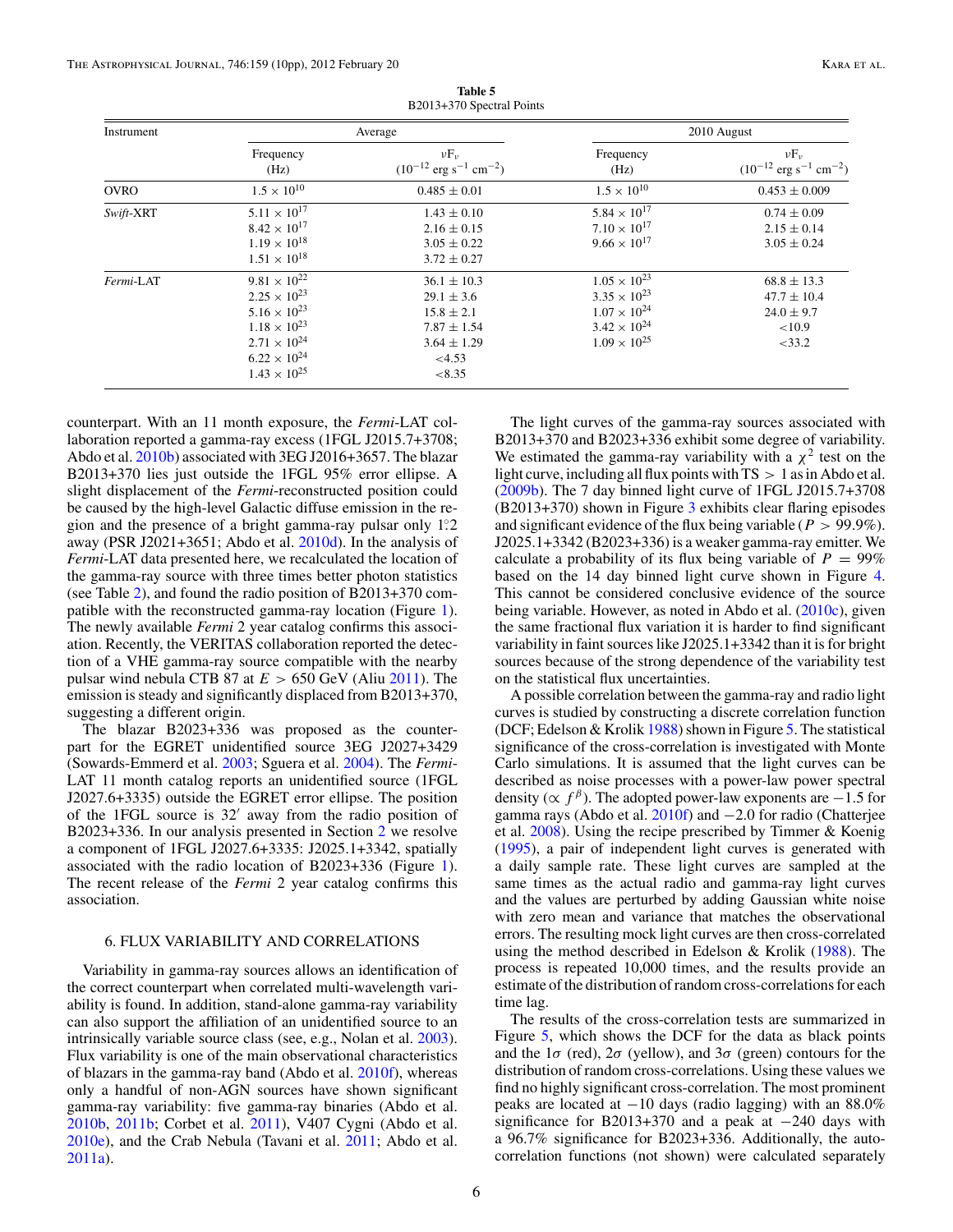<span id="page-6-0"></span>

**Figure 5.** Discrete correlation function (DCF) between the gamma-ray and radio light curves for B2013+370 (left) and B2023+336 (right). Positive time lags indicate that radio activity precedes activity in gamma rays. The significance of the correlations is illustrated by 1*σ* red, 2*σ* yellow, and 3*σ* green dotted lines calculated from simulated uncorrelated data assuming a simple power-law power spectral density with exponent −2.0 for radio and −1.5 for gamma-ray light curves. The inset shows DCF for B2013+370 during the gamma-ray flare in MJD 54750–55000.

(A color version of this figure is available in the online journal.)

for the gamma-ray and radio light curves, without finding any significant peak that could suggest periodic behavior.

Although a statistically significant correlation between the gamma-ray and radio light curves would provide a definite identification, such identifications based on correlated variability have only been established for very bright gamma-ray blazars during short-lived flares (see, e.g., Wehrle et al. [1998;](#page-9-0) Iafrate et al. [2009;](#page-9-0) Abdo et al. [2010a\)](#page-8-0). If we only include the prominent gamma-ray flare of B2013+370 in 2009, the value of the crosscorrelation peak at −10 days lag clearly increases, as shown in Figure 5. Assessing the statistical significance for very short light curves is difficult because the noise properties used for the statistical test are derived from longer time series and might not be appropriate for short periods of time, especially when these have been selected because of unusual source activity, a prominent gamma-ray flare in this case. The fact that the significance decreases as more data are included indicates that no robust claims about the physical significance of the apparent correlations can be made using time series dominated by a single event.

Intrinsic long-term flux correlations might be washed out by the presence of extrinsic variability affecting only one of the frequency bands. Spangler  $&$  Cordes [\(1998\)](#page-9-0) showed that observations of extragalactic sources in the line of sight to B2013+370 and near B2023+336 show heavy scattering due to interstellar plasma turbulence in the direction of the Cygnus OB1 association. This mechanism would produce extrinsic variability in the radio band but not in gamma rays. Disentangling intrinsic and extrinsic variability in the radio light curves is a difficult problem, but a particular feature on the light curve of B2023+336 around MJD 54930 strongly suggests the possibility of an extreme scattering event (Fiedler et al. [1987\)](#page-9-0). Although extreme scattering events have only been detected at lower radio frequencies, the location of the source at low Galactic latitude and the characteristic symmetric flux decrease expected when an interstellar plasma lens moves through the line of sight, with the small flux increases at both ends of the event being caused by focusing of radio waves at the edges of the plasma cloud, strongly support this hypothesis (Clegg et al.

[1998\)](#page-8-0). To explore the effect of excluding the candidate extreme scattering event from the radio light curve of B2023+336, we use the same parameters as for the original analysis but exclude the radio data from MJD 54900 through MJD 54975. We find a slightly higher significance for the cross-correlation of 98.8% at the same time lag. This supports the suggestion that radiospecific extrinsic effects reduce the observable cross-correlation.

#### 7. SPECTRAL ENERGY DISTRIBUTION

The SED for B2013+370 (Figure [6,](#page-7-0) data points in Table [5\)](#page-5-0) shows a two-component structure characteristic of blazars. The relatively hard X-ray spectral index ( $\alpha_X = 1.2{\text -}1.8$ ) and the dominance of the gamma-ray power output are typically observed in low-frequency-peaked BL Lac objects (LBLs) or in flat-spectrum radio quasars (FSRQs; Fossati et al. [1998\)](#page-9-0).

We attempted to describe the multi-wavelength SED of B2013+370 with the one-zone leptonic emission model described in Böttcher & Chiang  $(2002)$  $(2002)$  and Acciari et al.  $(2009)$ . The model-predicted SEDs are shown in Figure [6,](#page-7-0) and the assumed model parameters are summarized in Table [6.](#page-7-0) The redshift of the source was assumed to be 0.1 throughout the modeling process. A pure synchrotron self-Compton (SSC) model (e.g., Maraschi et al. [1992;](#page-9-0) Bloom & Marscher [1996\)](#page-8-0) gives a poor description of the SED and requires a very low magnetic field, resulting in a strongly particle dominated jet  $(L_B/L_e \sim 10^{-5}$ , with  $L_B$  and  $L_e$  being the magnetic and particle power). This is not surprising: SSC models typically fail to reproduce the high-energy component of Compton-dominated blazars (LBLs, and especially FSRQs) unless the magnetic field is reduced to unphysically low values. This is addressed in external Compton (EC) models (e.g., Dermer & Schlickeiser [1993;](#page-8-0) Sikora & Madejski [2000\)](#page-9-0) by adding a population of low-energy photons external to the jet. FSRQs are often described with leptonic models where SSC is dominating in the X-ray band and EC explains the gamma-ray output (e.g., Hartman et al. [2001\)](#page-9-0). We explore this scenario by adding an external radiation field with temperature  $T_{ext} = 1000$  K. The resulting set of parameters  $(SSC+EC<sub>1</sub>)$  is closer to the typical values encountered in blazar SED modeling, but still needs low sub-equipartition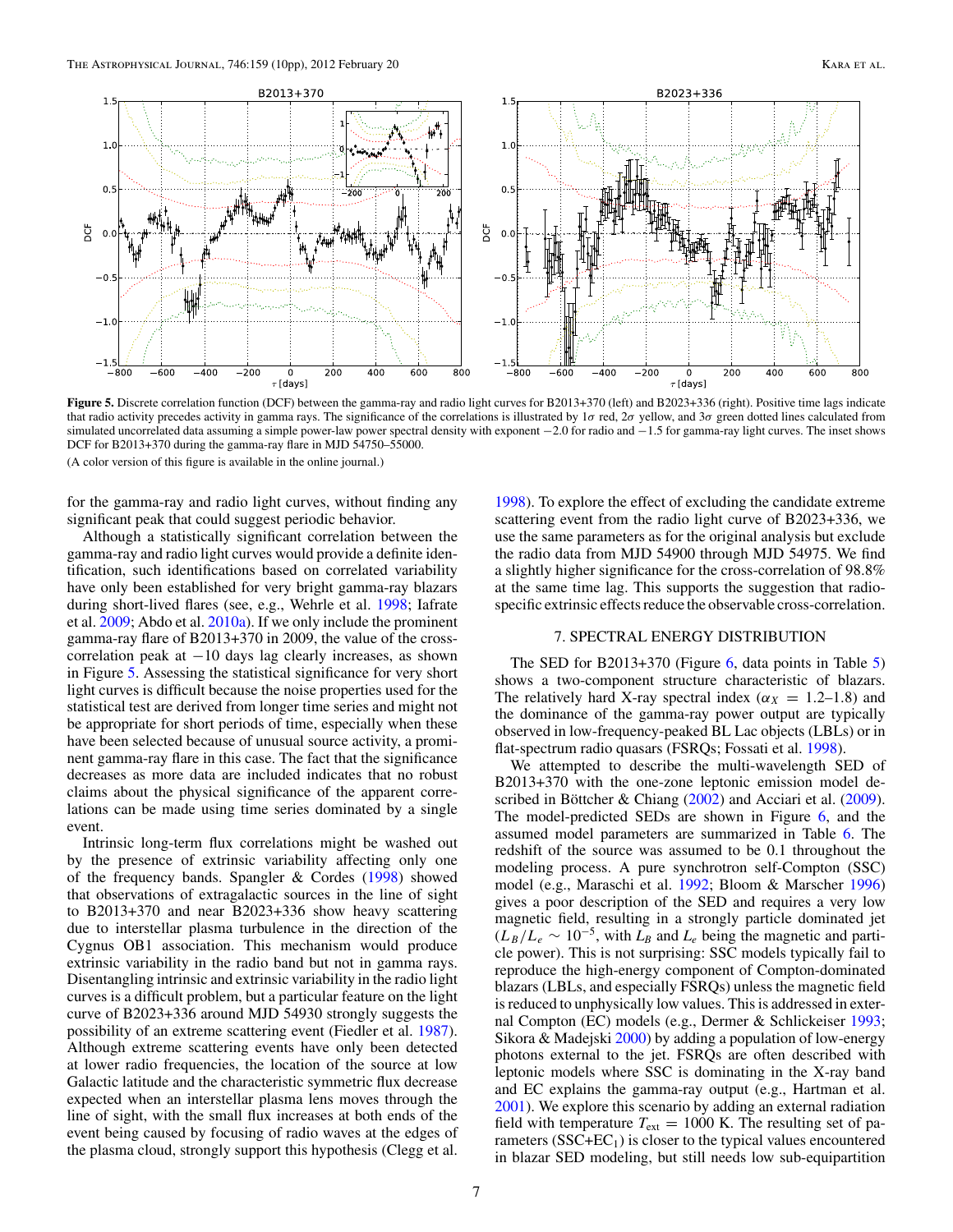<span id="page-7-0"></span>

**Figure 6.** Spectral energy distribution for B2013+370. Left: filled points (this work) correspond to OVRO (15 GHz), *Swift* XRT (2–10 keV), and *Fermi*-LAT data (*E >* 300 MeV). Open circles show archival radio data obtained from NED, *R*-band magnitudes from Halpern et al. [\(2001\)](#page-9-0), and an *E >* 350 GeV upper limit from Fegan et al. [\(2005\)](#page-9-0). Right: the blue (average) points consist of XRT data from 2006 and an average over the 31 months of *Fermi* and OVRO data. The red (2010 August) points consist of the *Fermi* and OVRO data from the entire month of 2010 August, when there was a flare in gamma rays, which triggered four XRT observations. Solid colored lines indicate the total predicted SED by the different tested models assuming a redshift of  $z = 0.1$  (left) and  $z = 0.2$  (right). Dashed lines show the synchrotron emission, dotted lines the SSC component, and dot-dashed lines the EC.

(A color version of this figure is available in the online journal.)

**Table 6** SED Modeling Parameters

| Parameter                             | Symbol                                   | <b>SSC</b>            | $SSC+EC_1$            | $SSC+EC2$            |
|---------------------------------------|------------------------------------------|-----------------------|-----------------------|----------------------|
| Electron power                        | $L_e$ (erg s <sup>-1</sup> )             | $4.6 \times 10^{46}$  | $4.7 \times 10^{44}$  | $1.0 \times 10^{44}$ |
| Electron low-energy cutoff            | $\gamma_{\min}$                          | $4.0 \times 10^{3}$   | $1.5 \times 10^{3}$   | $1.4 \times 10^{2}$  |
| Electron high-energy cutoff           | $\gamma_{\text{max}}$                    | $3.0 \times 10^{5}$   | $3.0 \times 10^{5}$   | $2.5 \times 10^{4}$  |
| Electron injection index              | $q_e$                                    | 3.2                   | 3.1                   | 2.8                  |
| <b>Equipartition fraction</b>         | $L_B/L_e$                                | $1.58 \times 10^{-5}$ | $6.49 \times 10^{-2}$ | 1.00                 |
| Blob radius                           | $R_b$ (cm)                               | $7.0 \times 10^{17}$  | $6.0 \times 10^{16}$  | $1.1 \times 10^{16}$ |
| Magnetic field                        | B(G)                                     | 0.001                 | 0.1                   | 1.0                  |
| <b>Bulk Lorentz factor</b>            | г                                        | 20                    | 15                    | 15                   |
| Observing jet angle                   | $\theta_{\rm obs}$ (deg)                 | 2.87                  | 3.82                  | 3.82                 |
| Redshift (assumed)                    | $\mathcal{Z}$                            | 0.1                   | 0.1                   | 0.1                  |
| External radiation energy density     | $u_{\text{ext}}$ (erg cm <sup>-3</sup> ) | $\cdots$              | $2.0 \times 10^{-7}$  | $2.5 \times 10^{-7}$ |
| <b>External radiation temperature</b> | $T_{\rm ext}$ (K)                        | $\cdots$              | $10^3$                | $10^{2}$             |

magnetic fields and fails to reproduce the observed X-ray spectral slope. The best fit  $(SSC+EC_2)$  is achieved with both X-rays and gamma rays being dominated by EC emission. Parameters in exact equipartition  $(L_B/L_e = 1)$  can be achieved in this case, requiring a rather low temperature of the external radiation field ( $T_{\text{ext}} = 100 \text{ K}$ ) that could originate from cold dust. We note that the relatively low frequencies of the photons produced in the first-order SSC ( $\sim$ 10<sup>17</sup> Hz) make the second-order SSC (peaking at  $\sim$ 10<sup>23</sup> Hz) become efficient. The lack of an  $E \geq 50$  GeV detection, where the gamma-ray absorption by extragalactic background light is strongly redshift dependent, makes the assumed  $z = 0.1$  a non-critical model parameter. Similar best-fit solutions close to equipartition were found assuming *z* up to 1.5. A similar set of model parameters (assuming  $z = 0.2$  this time) can also describe the average and 2010 August states shown in Figure 6.

The SED for B2023+336, shown in Figure [7,](#page-8-0) shows the same blazar-like features discussed for B2013+370: two-component structure, hard X-ray spectrum, and dominant gamma-ray power. However, only archival non-contemporaneous optical and X-ray data are available. Given that B2023+336 is known to be variable at all frequencies, we don not attempt to model this source because of the lack of a simultaneous SED.

## 8. DISCUSSION AND CONCLUSIONS

Spatial association and the observed variability in the gammaray and radio bands allow us to establish a firm association between B2013+370 and the previously unidentified gammaray source 3EG J2016+3657 (1FGL J2015.7+3708), confirming the thesis of Mukherjee et al. [\(2000\)](#page-9-0) and Halpern et al. [\(2001\)](#page-9-0). A compiled SED, adding newly analyzed OVRO, *Swift*-XRT, and *Fermi*-LAT data shows a two-component structure that further supports the blazar association. The SED was successfully modeled with a leptonic one-zone model with both X-ray and gamma-ray power dominated by external Comptonization of a low-temperature external radiation field. The gamma-ray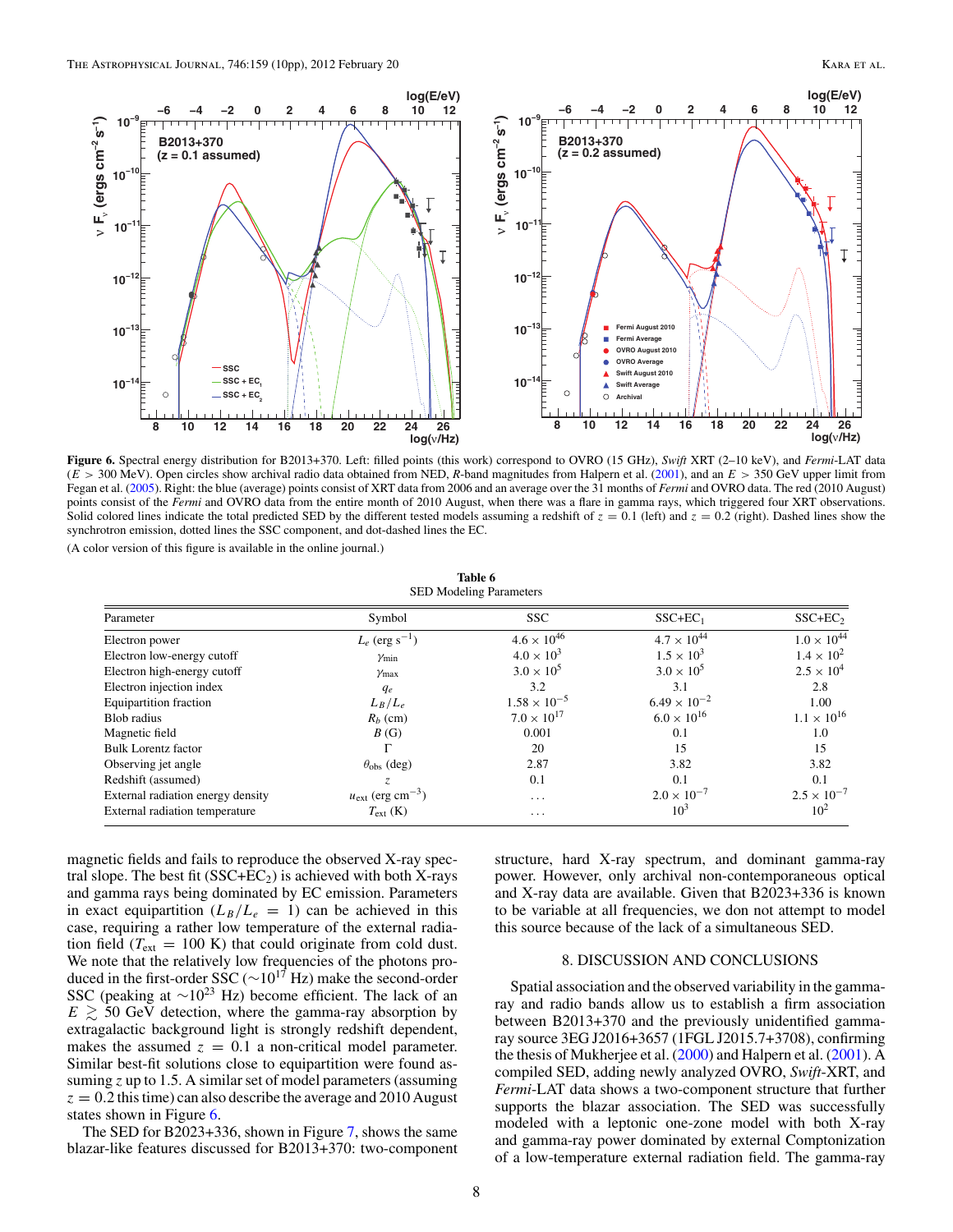<span id="page-8-0"></span>

**Figure 7.** Spectral energy distribution for B2023+336 using OVRO (15 GHz), MDM (*B*, *R*, and *I* bands), and *Fermi* data (*E >* 300 MeV). Open points indicate archival data from NED, and from two observations taken with *BeppoSAX* (1–100 keV) from Sguera et al. [\(2004\)](#page-9-0).

(A color version of this figure is available in the online journal.)

dominated SED, hard X-ray spectrum, and preference for EC models point toward B2013+370 being an LBL or an FSRQ.

We also find strong evidence of gamma-ray emission from the blazar B2023+336 that was likely contributing to the unidentified gamma-ray source 3EG J2027+3429 (1FGL J2027.6+3335), as hypothesized by Sowards-Emmerd et al. [\(2003\)](#page-9-0) and Sguera et al. [\(2004\)](#page-9-0). Our analysis of the available *Fermi*-LAT data resolves two independent gamma-ray sources of very different character. J2025.1+3342 is spatially associated with the blazar B2023+336 and shows a hint of variability. The tentative observation of an extreme scattering event in the radio light curve of B2023+336 further supports the hypothesis of it being extragalactic in origin, the flux decrease being caused by a cloud of plasma in the galactic interstellar medium crossing the line of sight.

The other resolved component of 3EG J2027+3429 (J2028.3+3333) is characterized as a steady gamma-ray emitter with an exponentially cutoff energy spectrum, qualities which are typical of LAT-detected pulsars. This result has recently been confirmed by Pletsch et al. [\(2012\)](#page-9-0), who report the discovery of nine previously unknown gamma-ray pulsars using a blind search method. This discovery supports the hypothesis of Romero et al. [\(1999\)](#page-9-0) and Zhang et al. [\(2000\)](#page-9-0) that a pulsar could be responsible for the gamma-ray excess 3EG J2027+3429, or at least part of it.

Optical spectroscopy of the studied objects is complicated due to their low optical luminosity and the extreme dust absorption in the optical band characteristic of low Galactic latitudes. Future observations in large-aperture optical telescopes could establish a definitive spectroscopical identification of both blazars.

This work has been made possible for the first time because of the continuous, well-sampled light curves in the gammaray and radio bands obtained over 2.5 years by *Fermi* and the fast-cadence OVRO blazar monitoring program. In completing this analysis, we establish firm associations for the blazars B2013+370 and B2023+336 with previously unidentified EGRET and *Fermi*-LAT sources. This confirms the gammaray band as likely the best tool to identify blazars located behind the Galactic plane, which are heavily absorbed at other wavelengths, and supports the hypothesis that a number of unidentified gamma-ray sources at low Galactic latitudes are indeed of extragalactic origin.

This research is supported by the NASA grants NNX09AU14G and NNX10AP66G, and the US National Science Foundation grant Phys-0855627. W.M. acknowledges support from the US Department of State and the Comisión Nacional de Investigación Científica y Tecnológica (CONICYT) in Chile for a Fulbright-CONICYT scholarship. The authors thank Diego Tescaro for providing an alternative code to evaluate the discrete correlation function and Vito Sguera for sharing the X-ray spectra of B2023+336. W.M. and J.R. thank Joseph Lazio for a helpful discussion about extreme scattering events.

The OVRO 40 m monitoring program is supported in part by NASA grants NNX08AW31G and NNG06GG1G and NSF grant AST-0808050.

The *Fermi* LAT Collaboration acknowledges generous ongoing support from a number of agencies and institutes that have supported both the development and the operation of the LAT as well as scientific data analysis. These include the National Aeronautics and Space Administration and the Department of Energy in the United States; the Commissariat à l'Energie Atomique and the Centre National de la Recherche Scientifique*/*Institut National de Physique Nucléaire et de Physique des Particules in France; the Agenzia Spaziale Italiana and the Istituto Nazionale di Fisica Nucleare in Italy; the Ministry of Education, Culture, Sports, Science and Technology (MEXT), High Energy Accelerator Research Organization (KEK), and Japan Aerospace Exploration Agency (JAXA) in Japan; and the K. A. Wallenberg Foundation, the Swedish Research Council, and the Swedish National Space Board in Sweden.

Additional support for science analysis during the operations phase is gratefully acknowledged from the Istituto Nazionale di Astrofisica in Italy and the Centre National d'Etudes Spatiales ´ in France.

## REFERENCES

- Abdo, A. A., Ackermann, M., Ajello, M., et al. 2009a, [ApJS,](http://dx.doi.org/10.1088/0067-0049/183/1/46) [183, 46](http://adsabs.harvard.edu/abs/2009ApJS..183...46A)
- Abdo, A. A., Ackermann, M., Ajello, M., et al. 2009b, [ApJ,](http://dx.doi.org/10.1088/0004-637X/700/1/597) [700, 597](http://adsabs.harvard.edu/abs/2009ApJ...700..597A)
- Abdo, A. A., Ackermann, M., Ajello, M., et al. 2010a, [ApJ,](http://dx.doi.org/10.1088/2041-8205/714/1/L73) [714, L73](http://adsabs.harvard.edu/abs/2010ApJ...714L..73A)
- Abdo, A. A., Ackermann, M., Ajello, M., et al. 2010b, [ApJS,](http://dx.doi.org/10.1088/0067-0049/187/2/460) [187, 460](http://adsabs.harvard.edu/abs/2010ApJS..187..460A)
- Abdo, A. A., Ackermann, M., Ajello, M., et al. 2010c, [ApJ,](http://dx.doi.org/10.1088/0004-637X/715/1/429) [715, 429](http://adsabs.harvard.edu/abs/2010ApJ...715..429A)
- Abdo, A. A., Ackermann, M., Ajello, M., et al. 2010d, [ApJS,](http://dx.doi.org/10.1088/0067-0049/188/2/405) [188, 405](http://adsabs.harvard.edu/abs/2010ApJS..188..405A) Abdo, A. A., Ackermann, M., Ajello, M., et al. 2010e, [Science,](http://dx.doi.org/10.1126/science.1192537) [329, 817](http://adsabs.harvard.edu/abs/2010Sci...329..817A)
- Abdo, A. A., Ackermann, M., Ajello, M., et al. 2010f, [ApJ,](http://dx.doi.org/10.1088/0004-637X/722/1/520) [722, 520](http://adsabs.harvard.edu/abs/2010ApJ...722..520A)
- Abdo, A. A., Ackermann, M., Ajello, M., et al. 2011a, [Science,](http://dx.doi.org/10.1126/science.1199705) [331, 739](http://adsabs.harvard.edu/abs/2011Sci...331..739A)
- Abdo, A. A., Ackermann, M., Ajello, M., et al. 2011b, [ApJ,](http://dx.doi.org/10.1088/2041-8205/736/1/L11) [736, L11](http://adsabs.harvard.edu/abs/2011ApJ...736L..11A)
- Abdo, A. A., et al. 2011c, arXiv[:1108.1435v1](http://www.arxiv.org/abs/1108.1435v1)
- Acciari, V. A., Aliu, E., Aune, T., et al. 2009, [ApJ,](http://dx.doi.org/10.1088/0004-637X/707/1/612) [707, 612](http://adsabs.harvard.edu/abs/2009ApJ...707..612A)
- Aliu, E. 2011, in Proc 32nd International Cosmic Ray Conference
- Arzoumanian, Z., Gotthelf, E. V., Ransom, S. M., et al. 2011, [ApJ,](http://dx.doi.org/10.1088/0004-637X/739/1/39) 739, 39
- Atwood, W. B., Abdo, A. A., Ackermann, M., et al. 2009, [ApJ,](http://dx.doi.org/10.1088/0004-637X/697/2/1071) [697, 1071](http://adsabs.harvard.edu/abs/2009ApJ...697.1071A)
- Baars, J. W. M., Genzel, R., Pauliny-Toth, I. I. K., & Witzel, A. 1977, A&A, [61, 99](http://adsabs.harvard.edu/abs/1977A&A....61...99B)
- Bloom, S. D., & Marscher, A. P. 1996, [ApJ,](http://dx.doi.org/10.1086/177092) [461, 657](http://adsabs.harvard.edu/abs/1996ApJ...461..657B)
- Böttcher, M., & Chiang, J. 2002, [ApJ,](http://dx.doi.org/10.1086/344155) [581, 127](http://adsabs.harvard.edu/abs/2002ApJ...581..127B)
- Burrows, D. N., Hill, J. E., Nousek, J. A., et al. 2005, [Space Sci. Rev.,](http://dx.doi.org/10.1007/s11214-005-5097-2) [120, 165](http://adsabs.harvard.edu/abs/2005SSRv..120..165B)
- Chatterjee, R., Jorstad, S. G., Marscher, A. P., et al. 2008, [ApJ,](http://dx.doi.org/10.1086/592598) [689, 79](http://adsabs.harvard.edu/abs/2008ApJ...689...79C)
- Clegg, A. W., Fey, A. L., & Lazio, T. J. W. 1998, [ApJ,](http://dx.doi.org/10.1086/305344) [496, 253](http://adsabs.harvard.edu/abs/1998ApJ...496..253C)
- Condon, J. J., Cotton, W. D., Greisen, E. W., et al. 1998, [AJ,](http://dx.doi.org/10.1086/300337) [115, 1693](http://adsabs.harvard.edu/abs/1998AJ....115.1693C) Corbet, R. H. D., Cheung, C. C., Kerr, M., et al. 2011, ATel, [3221, 1](http://adsabs.harvard.edu/abs/2011ATel.3221....1C)
- 
- Dermer, C. D., & Schlickeiser, R. 1993, [ApJ,](http://dx.doi.org/10.1086/173251) [416, 458](http://adsabs.harvard.edu/abs/1993ApJ...416..458D)